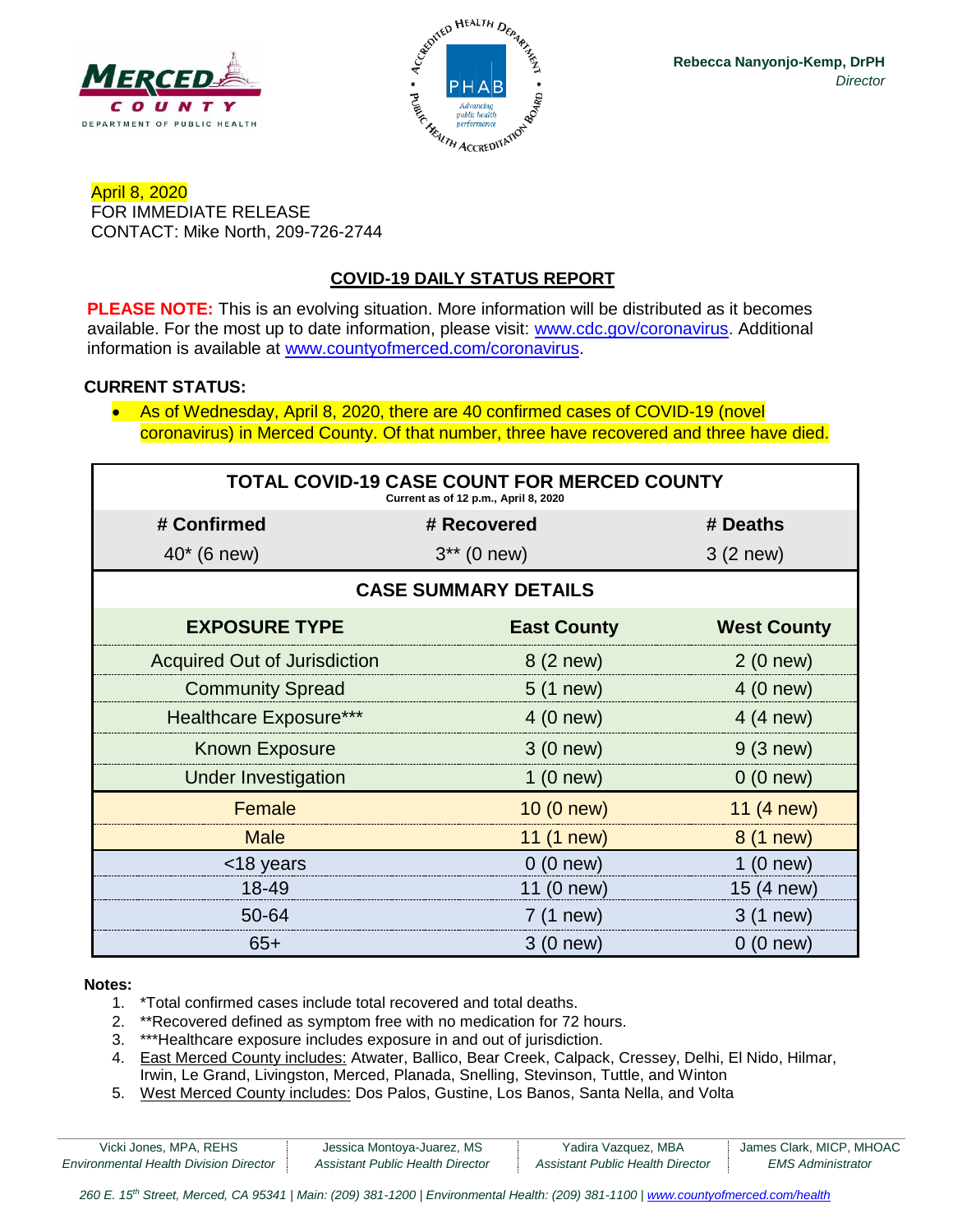- Based on information provided by individuals who test positive, Public Health staff will continue to assess risks of exposure and contact any affected individuals.
- Due to privacy laws, the Public Health Department cannot release identifying information related to positive cases.
- UPDATE ON TESTING FIGURES: Until further notice, updated numbers regarding individuals tested for COVID-19 will no longer be included in these updates. The daily figure that has previously been provided only included the total number of people tested within the public health system, but not the commercial lab system, hospitals and clinics (the Public Health Department is not provided those numbers). Due to a significant increase in commercial lab system tests, that daily total would not be an accurate portrayal of how many people have been tested at this time. Following the example of other counties, the Public Health Department is currently working on a new process to more comprehensively capture negative testing results from all lab sources for inclusion on future reports. The Public Health Department already captures, and releases, all positive testing results.

• In California, there are 17,571 confirmed cases, 438 deaths and 314 recoveries.

### **RECENT ACTIVITIES:**

- Merced County Public Health continues to coordinate with federal, state and local partners to further prepare us for future impacts. This includes working with the California Department of Public Health and the Centers for Disease Control and Prevention to monitor COVID-19.
- In coordination with the Merced County Office of Emergency Services, daily situational status calls continued this week with local government agencies, schools, and healthcare professionals in our community.
- Save the Date! Merced County will host a "Small Business Resources" webinar from 3 to 4 p.m. Thursday, April 16. Details on how to access/register for the webinar will be included in future updates. The webinar will cover resources currently available to small business owners and non-profit organizations amidst the COVID-19 pandemic.
- In partnership with Dignity Health, Merced County and the City of Merced, Rotary Community Corps Merced County has established a collection and distribution system for those who want to make and donate face masks. Drive-through drop-off: 755 W. 15<sup>th</sup> St., Merced (Merced Senior Community Center), 7 a.m. to 12 p.m. Monday-Friday. Masks will be distributed back to the communities they were donated from. More info: [www.rccmercedcounty.org](http://www.rccmercedcounty.org/)
- Today, April 8, the Merced County Public Health Officer issued a modified Stay-at-Home **Order that:** 
	- $\circ$  Directs all individuals living in the County to continue to stay at home unless they are providing or receiving essential services;
	- $\circ$  Directs all businesses and governmental agencies to cease non-essential operations at physical locations in the County;
	- o Prohibits all non-essential gatherings of any number of individuals (including church and funeral services);
	- o Orders cessation of all non-essential travel; and
	- $\circ$  Restricts access to certain recreation areas (including parks and golf courses).
- On Tuesday, April 7, the Merced County Public Health Officer issued a new Health Order that:
	- o Directs health care providers to report patients with febrile respiratory illness to the Merced County Department of Public Health;
	- o Directs employers to screen employees for febrile respiratory illness;
	- o Directs residents to self-monitor for signs of COVID-19 and appropriately isolate if necessary;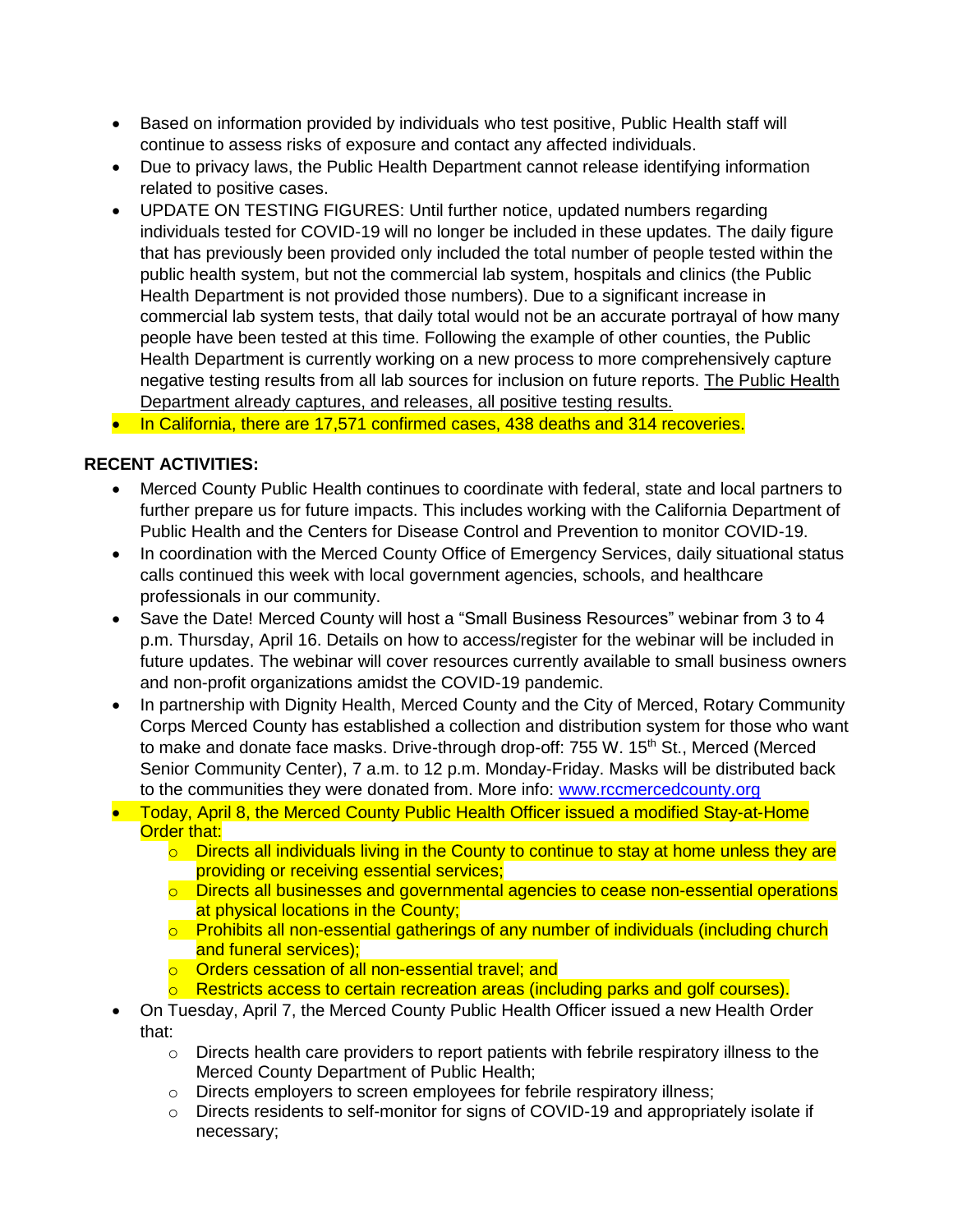- $\circ$  Strongly encourages all residents to wear a cloth face covering whenever out in public to reduce the spread of the illness. This is in addition to the continued requirement of at least 6 feet of social distancing.
- This week, the Care and Shelter Branch of the Merced County Emergency Operations Center continued to make contact with homeless individuals in our cities and unincorporated communities to evaluate their health, provide food boxes, and other assistance. Any homeless individual suspected of having COVID-19 will be provided healthcare to help limit community spread.
- Recently, a #StayHomeSaveLives social media campaign was launched to encourage people to stay home to help slow the spread of COVID-19. More information: [www.facebook.com/MercedCounty](http://www.facebook.com/MercedCounty)
- The Merced County Office of Emergency Services and Merced County Department of Public Health proclaimed a local and public health emergency March 13 in order to help address the outbreak. The Board of Supervisors ratified those actions during a March 16 special meeting.
- On March 19, Governor Gavin Newsom announced Executive Order N-33-20, asking California residents to stay at home. On March 20, Merced County's Health Officer also issued an Order directing County residents to remain in their places of residence except to perform or receive essential services.
- The Merced County Public Health Department Operations Center was opened Jan. 27, 2020 (73 days) in order to prepare for COVID-19 in and around our community. The Merced County Emergency Operations Center is activated at a Level 1.

# **COVID-19 TESTING UPDATE:**

- Within the public health system, every person who has met CDC criteria for severe disease within Merced County has been tested. Testing has been limited across the state of California, as noted multiple times by state officials as a barrier to response.
- Public Health is actively identifying other methods to enhance testing capability for providers throughout the community and increase testing county-wide. We will continue to be notified should positive tests come through either system (public health or commercial).
- Recently, Merced County opened two "mobile specimen collection sites" for COVID-19 in order to streamline testing capabilities. Initially, there will be two collection days per week, one on the westside of the County, and one on the eastside of the County. Each site will remain open for four hours per day. Additional hours per day and days per week may become more frequent if supply and personnel availability increase.
	- o **PLEASE NOTE**: Use of these mobile specimen collection sites are by appointment only, and you must have a prescription from a physician and prior approval from the Merced County Department of Public Health. If you do not have a provider and have symptoms call 209-381-1180 for a phone consultation. Anyone without prior approval will not be tested. Locations will be provided to clients once appointments are made. Call 209-381-1180 for more information.

## **COVID-19 SYMPTOMS AND PRECAUTIONS:**

- Coronavirus symptoms include: mild to severe respiratory illness, fever, cough and difficulty breathing. If symptoms develop, individuals should stay at home to limit exposure to others.
- Anyone who has had contact with a person with possible COVID-19 infection and has the above symptoms should call his/her local health department/health care provider immediately.
- Do not go to your provider's office without calling ahead. Do not call 911 for suspected COVID-19 unless you are having a medical emergency.